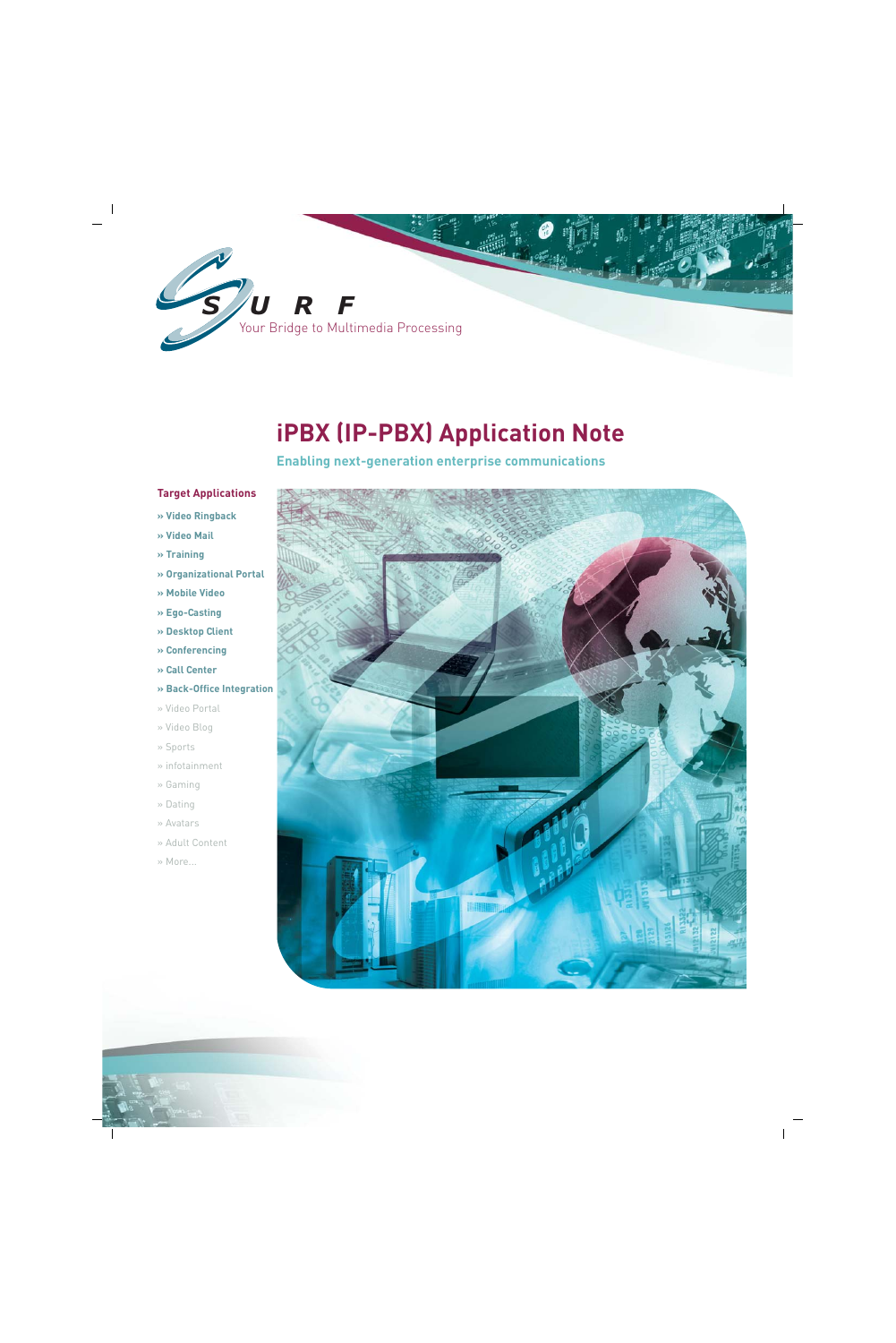#### **Application Overview**

Private branch exchange (PBX) systems connect enterprises and the public switched telephone network (PSTN). Initially deployed for cost savings on internal phone calls, PBXs gained popularity as they started offering a wide variety of services unavailable in the operator network such as call forwarding, extension dialing, auto dialing and call waiting, among many others.

Next-generation iPBX (IP-based PBX) systems, which are at the heart of emerging enterprise communications, enable an extensive range of applications and services including: voice and video conferencing; video-enabled IVR (IVVR); contact centers; organizational portals; voice and video messaging; fax services; and back-office integration.

iPBX systems are introducing a new set of capabilities to leverage IP capabilities and enhance productivity. The goal is easier and enriched communications while keeping costs at a minimum. iPBX systems now require multimedia communications, multiple network bridges and support for a variety of user terminals (3G, IP, PSTN), as well as backoffice integration for easier access and management. In 2006, iPBX line shipments exceeded those of traditional PBX systems for the first time (source: 3COM). With the worldwide enterprise iPBX equipment market forecasted at \$9.4B in 2008, and with expected annual growth exceeding 20%, iPBX represents a huge opportunity for telecom equipment manufacturers (source: WinterGreen Research 2006).



#### **Enterprise-Grade iPBX Network Diagram**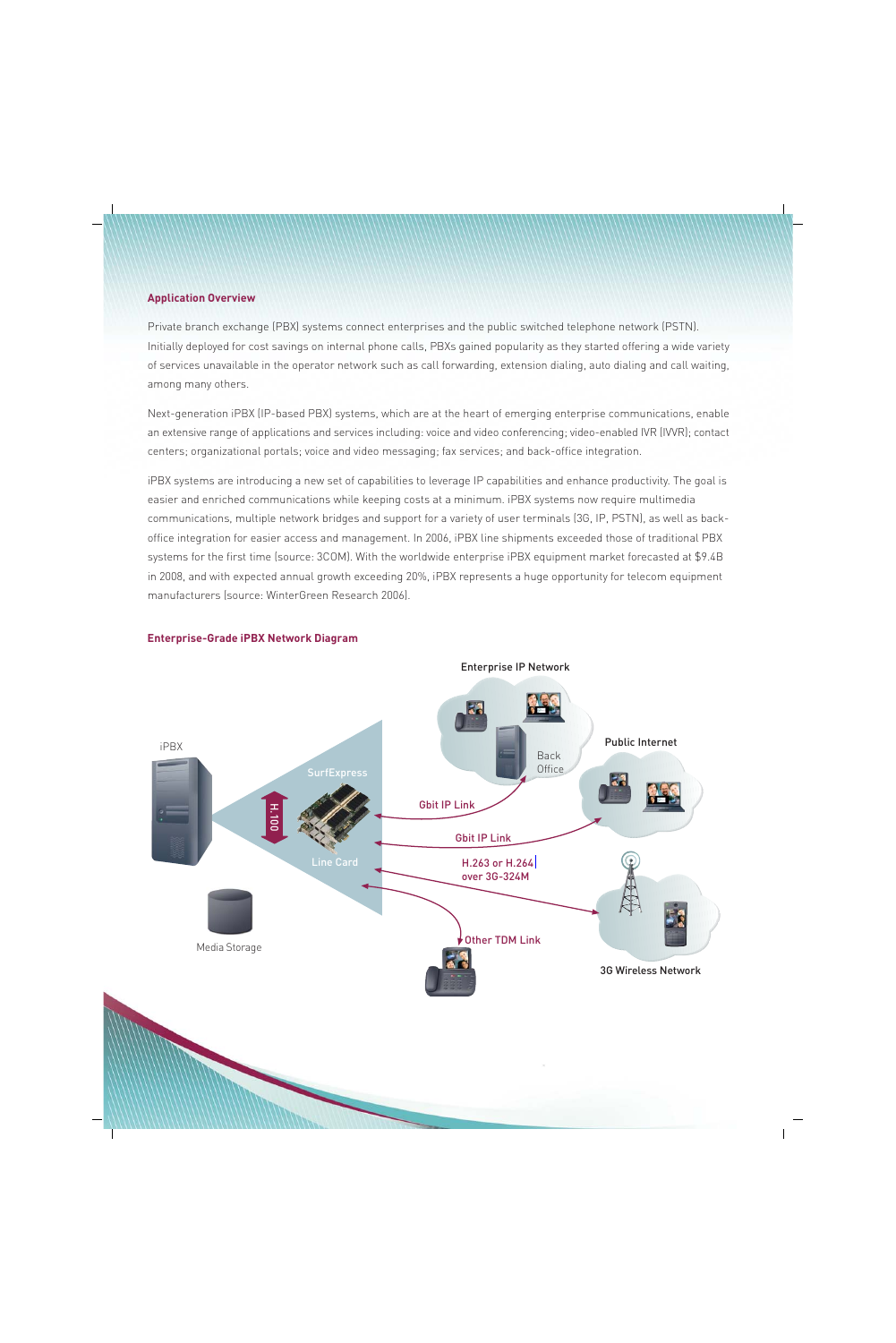#### **Surf's Solutions**

The SurfExpress/PCIe™ is a DSP resource board that serves as a common platform for enterprise-grade voice, video and data processing. This single-platform approach results in reduced development lifecycles, lower R&D costs, and faster time to market. The board's unique design supports the mixing, matching and adding of DSP pairs, ensuring improved system flexibility and scalability.

Surf offers a variety of DSP-level solutions based on members of Texas Instruments C64x™ DSP generation. Each member of the Surf DSP family includes SurfWare-Media™, a complete media processing solution including voice, video, fax and modem. The SurfWare-Media conversion engines also provides a complete software framework including integrated RTP/RTCP running on the DSP, enabling easy and comprehensive DSP control, monitoring, and diagnostic functions. A Host-DSP interface is provided for Linux and Windows® OS and is supported over Ethernet and HPI/PCI communication paths.

#### **The Surf Advantage**

Surf's unique architecture enables the development of a cost-effective, feature-rich iPBX. Highly scalable, the same <sup>p</sup>latform can support low to high densities (8-1,000 ports). The open platform enables seamless integration of telecom equipment manufacturers' proprietary codecs. Surf's PCIe and DSP-level solutions have unique advantages that specifically meet iPBX requirements:

- » Upgradeable solution start with voice and add features as needed
	- video conferencing
	- 3G gateway
	- video messaging
	- video-enabled IVR
- » Enhanced manageability single API and same resources for voice and video
- » Bandwidth control narrow and wideband codecs
- » 3-way and N-way voice and video conferencing
	- conferencing bridge
	- ad-hoc conferencing
- » Gateway functionality
	- PSTN/IP/mobile bridge (3G-324M)
- » DTMF-detection-driven interactive response menu system
- » Voice/video messaging
	- support play/record from/to file with transcoding
- » Content adaptation to any terminal type over any network type
- » Complete control of DSP via IP
	- Operating system is not necessary
	- Customer does not need to write code on DSP
- » Fax server
- » Backup modem line

### **System View**

An iPBX system is a self-contained system with an internal host and storage capabilities. A typical iPBX will require the following main modules:

- » Control (host) processor
	- **i** iPBX application and control
	- SIP signaling protocol
	- $\blacksquare$  I/F for configuring the IVR system (voice XML or like)
- » E1/T1 line cards typically with PRI signaling
- » DSP resource board or chip for multimedia processing
- » Storage for messaging files, IVR announcements, etc.
- » Ethernet switch